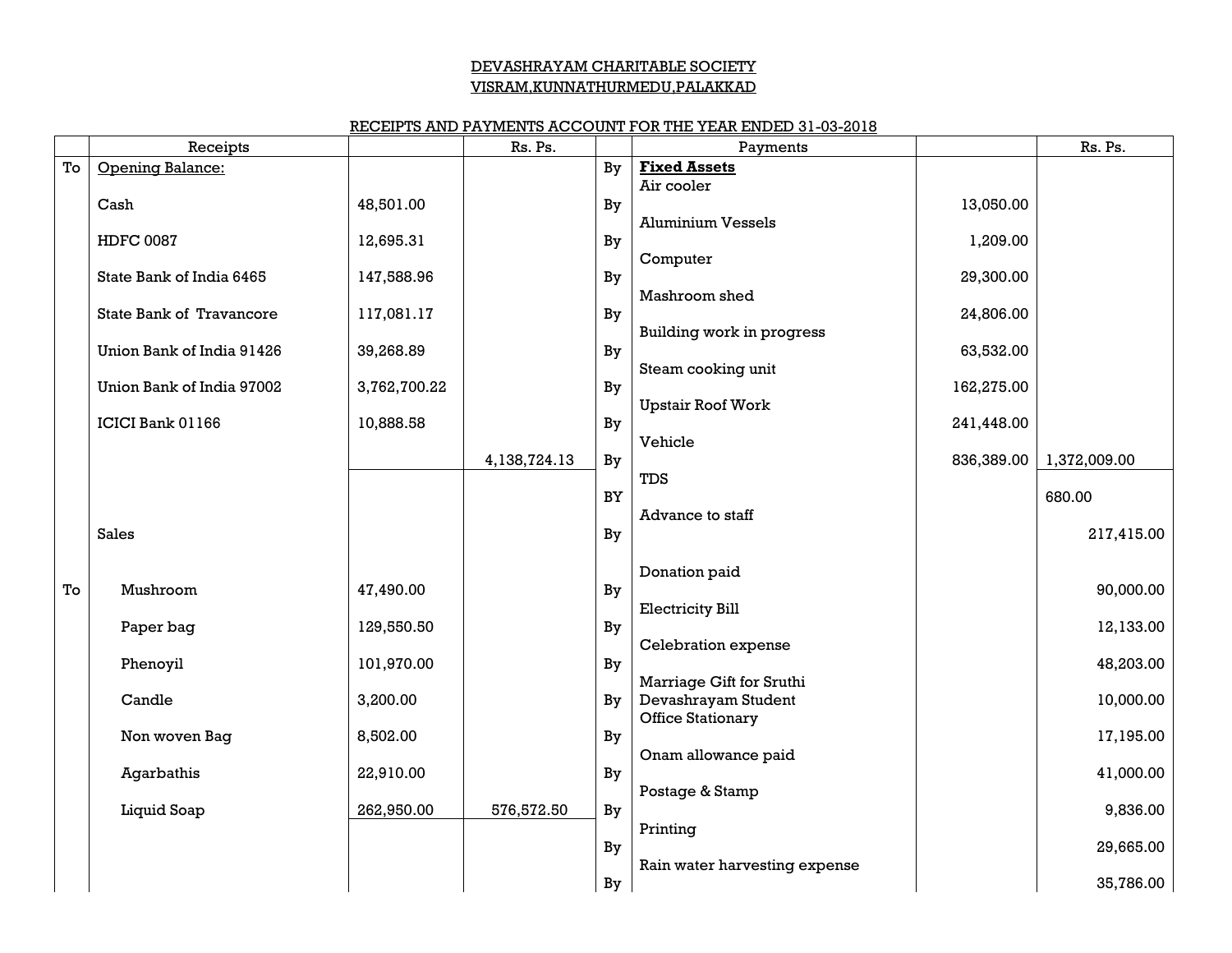|    |                               |              |    | Telephone Bill                              |                          |              |
|----|-------------------------------|--------------|----|---------------------------------------------|--------------------------|--------------|
| To | <b>General Donation</b>       | 5,547,235.08 | By |                                             |                          | 29,171.00    |
| To | <b>Bank Interest Received</b> | 134,299.92   | By | Water Bill                                  |                          | 335.00       |
|    |                               |              |    | <b>Website Charge</b>                       |                          |              |
| To | <b>Sundry Debtors</b>         | 77,500.00    | By |                                             |                          | 16,540.00    |
| To | <b>Staff Advance</b>          | 27,000.00    | By | Arogya Nidhi Medical Aid Project<br>Expense |                          | 297,582.28   |
|    |                               |              |    | <b>Ayur Bandhu Expenses</b>                 |                          |              |
| To | Sale of vehicle cruiser       | 225,000.00   | By | <b>Medical Aid</b>                          |                          | 628,391.50   |
| To | Ssle of computer              | 300.00       | By |                                             |                          | 126,832.00   |
|    | Sundry creditor cheque not    |              |    | Noon Meal Expenses                          |                          |              |
| To | presented                     | 5,600.00     | By | <b>Rehabilitation Expenses</b>              |                          | 1,196,811.50 |
| To | Membership fee                | 46,000.00    | By |                                             |                          | 1,757,270.21 |
|    |                               |              |    | Repair & Maintenance                        |                          |              |
| To | Interest receivable           | 6,751.00     | By | <b>Bank Charges</b>                         |                          | 172,136.00   |
|    |                               |              | By |                                             |                          | 2,522.78     |
|    |                               |              |    | Misc Expense                                |                          |              |
|    |                               |              | By |                                             |                          | 4,834.00     |
|    |                               |              | By | <b>FCRA</b> Registration fee                |                          | 3,780.00     |
|    |                               |              | By | <b>Salary Paid</b>                          |                          | 1,559,414.00 |
|    |                               |              | By | Legal service charge                        |                          | 1,000.00     |
|    |                               |              | by | <b>Advance to Finovation</b>                |                          | 391,000.00   |
|    |                               |              | By | Travelling expense                          |                          | 43,226.00    |
|    |                               |              | By | Internet expense<br><b>Closing Balance:</b> |                          | 1,999.00     |
|    |                               |              | By | Cash                                        | 85,379.51                |              |
|    |                               |              | By | ICICI Bank A/c no 01166                     |                          |              |
|    |                               |              | By | <b>HDFC 0087</b>                            |                          |              |
|    |                               |              | By | State Bank of India 6465                    | 256,848.73               |              |
|    |                               |              | By | State Bank of Travancore                    | $\overline{\phantom{a}}$ |              |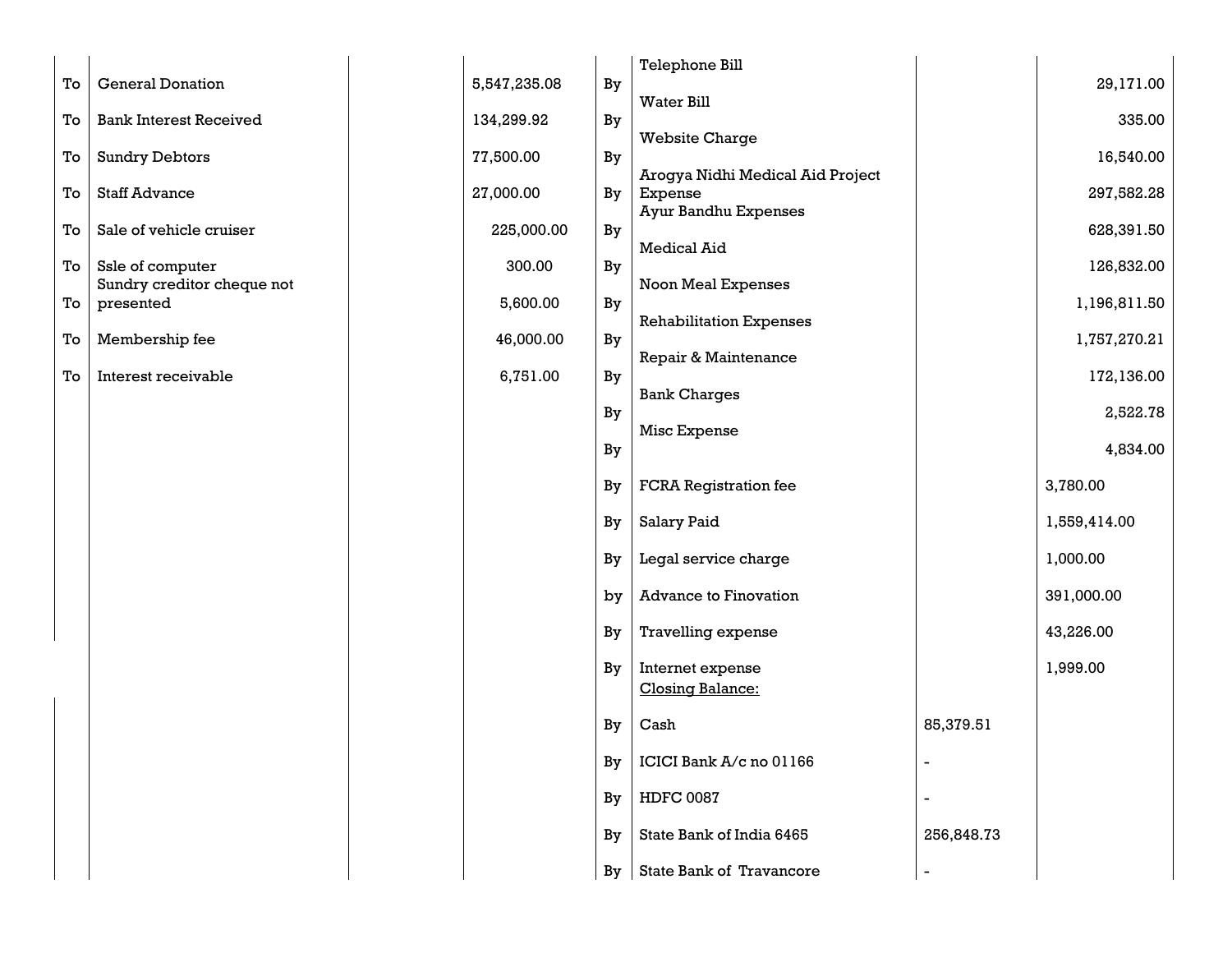|  | -<br>$\overline{\phantom{0}}$ | By<br>By | Union Bank of India 91426<br>Union Bank of India 97002 | 87,539.89<br>2,238,447.23 | 2,668,215.36                              |
|--|-------------------------------|----------|--------------------------------------------------------|---------------------------|-------------------------------------------|
|  | 10,784,982.63                 |          |                                                        |                           | 10,784,982.63<br>$\overline{\phantom{0}}$ |

424.32

| Place : Palakkad<br>Date: 30-06-2017 | PRESIDENT | <b>SECRETARY</b>                     | TREASURER |  |  |
|--------------------------------------|-----------|--------------------------------------|-----------|--|--|
|                                      |           | Vide my report of evendate attached. |           |  |  |
|                                      |           | For. K.V.VENKITARAMAN & CO.,         |           |  |  |
|                                      |           | CHARTERED ACCOUNTANTS                |           |  |  |
|                                      |           | Firm Regn No.013571S                 |           |  |  |
|                                      |           |                                      |           |  |  |
| Place : Palakkad                     |           | K.V.VENKITARAMAN,                    |           |  |  |
| Date: 30-06-2017                     |           | Proprietor.                          |           |  |  |
|                                      |           | M.NO.20718                           |           |  |  |
|                                      |           |                                      |           |  |  |

# DEVASHRAYAM CHARITABLE SOCIETY VISRAM,KUNNATHURMEDU,PALAKKAD

#### INCOME AND EXPENDITURE ACCOUNT FOR THE YEAR ENDED 31-03-2018

|    | <b>PARTICULARS</b>        | Rs. Ps.    |    | <b>PARTICULARS</b>  |           | Rs. Ps. |
|----|---------------------------|------------|----|---------------------|-----------|---------|
| To | Opening Stock             | 59,550.50  | By | Sales               |           |         |
|    |                           |            | By | Agar Bathi Sales    | 24410.00  |         |
|    | Arogya Nidhi Medical Aid  |            |    | <b>Candle Sales</b> | 3200.00   |         |
| To | Project Expense(SCH-IV)   | 297,582.28 | By |                     |           |         |
|    | Ayur Bandhu Expenses(SCH- |            |    | Cloth Bag           | 14945.00  |         |
| To | III)                      | 628,391.50 | By |                     |           |         |
|    | Medical Aid               |            |    | Liquid Soap Sales   | 308930.00 |         |
| To |                           | 126,832.00 | By |                     |           |         |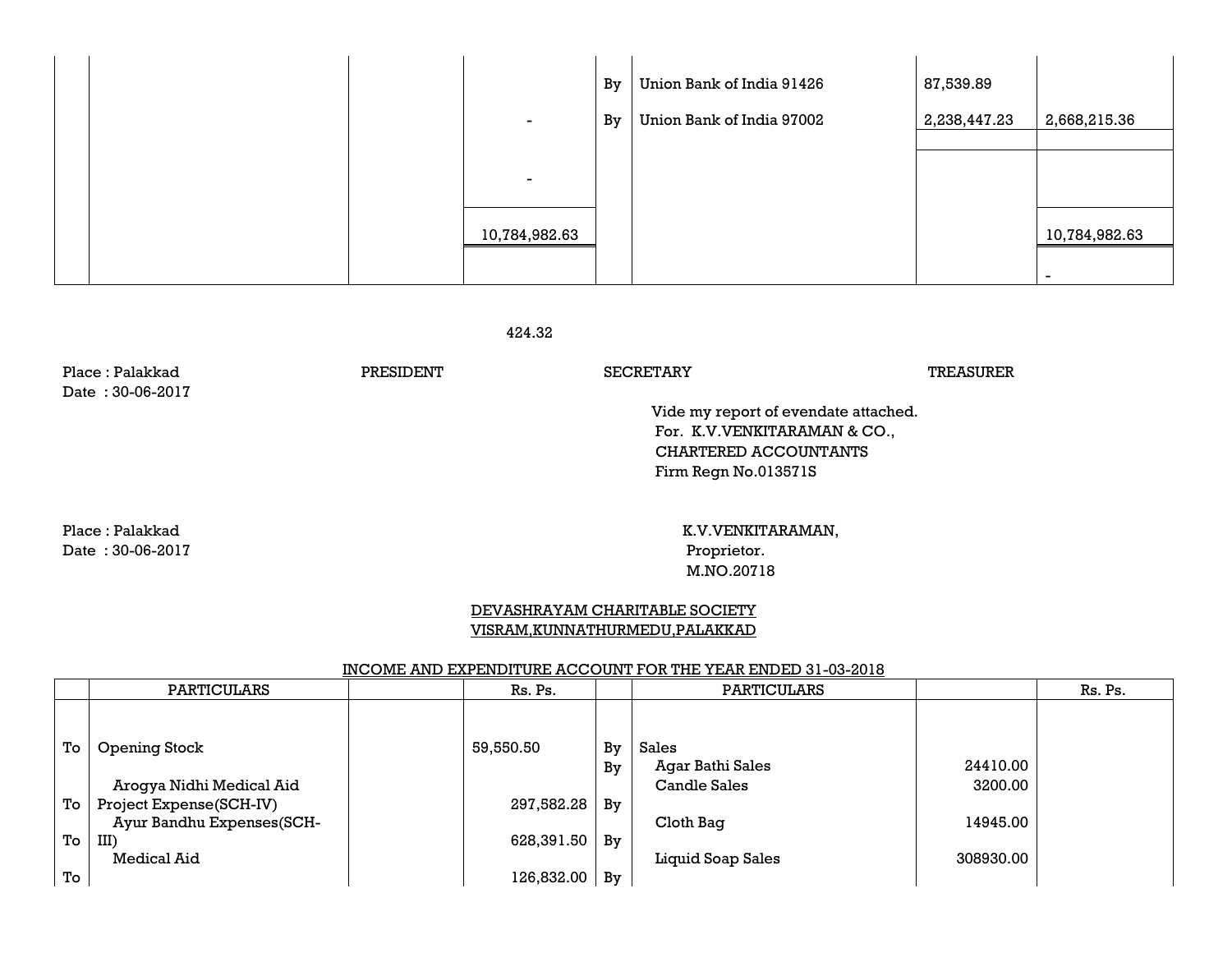|          | Noon Meal Expenses-(SCH-I)                       |              |    | Mushroom Sales                    | 47810.00  |              |
|----------|--------------------------------------------------|--------------|----|-----------------------------------|-----------|--------------|
| To       | Rehabilitation Expenses(SCH-                     | 1,599,861.50 | By | Non-Woven Bag Sales               | 8502.00   |              |
| To       | II)<br>Repair & Maintenance (SCH-V)              | 3,103,192.21 | By | Paper Bag Sales                   | 129550.50 |              |
| To       |                                                  | 172,136.00   | By |                                   |           |              |
| To       | <b>FCRA Registration Fees</b>                    | 3,780.00     | By | <b>Phenol Sales</b>               | 128495.00 | 665,842.50   |
|          | <b>Donation Paid</b>                             |              |    |                                   |           |              |
| To       | <b>Electricity Bill</b>                          | 90,000.00    |    | General donation received         |           |              |
| To       | Legal Service Charge                             | 12,133.00    | By | <b>Bank Interest</b>              |           | 5,547,235.08 |
| To       |                                                  | 1,000.00     | By |                                   |           | 160,093.92   |
| To       | Marriage Expense                                 | 10,000.00    | By | Membership Fees                   |           | 46,000.00    |
| To       | <b>Office Stationary</b>                         | 17,195.00    | By | <b>Discount Received</b>          |           |              |
|          | <b>Rain Water Harvesting</b>                     |              |    |                                   |           |              |
| To       | Postage & Stamp                                  | 35,786.00    | By | Profit on Sale of Cruizer         |           | 142,049.21   |
| To       |                                                  | 9,836.00     | By | Closing stock                     |           | 167,114.00   |
| To       | Printing                                         | 29,665.00    |    |                                   |           |              |
| To       | Telephone Bill                                   | 29,171.00    | By | Excess of expenditure over income |           | 538,773.37   |
|          | <b>Water Bill</b>                                |              |    |                                   |           |              |
| To       | <b>Website Charge</b>                            | 335.00       |    |                                   |           |              |
| To       | <b>Bank Charges</b>                              | 16,540.00    |    |                                   |           |              |
| To       |                                                  | 2,522.78     |    |                                   |           |              |
| To       | Onam Allowance Paid                              | 41,000.00    |    |                                   |           |              |
|          | Misc Expense                                     |              |    |                                   |           |              |
| To       | <b>Celebration Expense</b>                       | 4,834.00     |    |                                   |           |              |
| To       |                                                  | 48,203.00    |    |                                   |           |              |
| To       | Depreciation                                     | 840,437.27   |    |                                   |           |              |
| To       | Free Sample                                      | 320.00       |    |                                   |           |              |
| To<br>To | <b>Staff Welfare</b><br>Loss on sale of computer | 33,000.00    |    |                                   |           |              |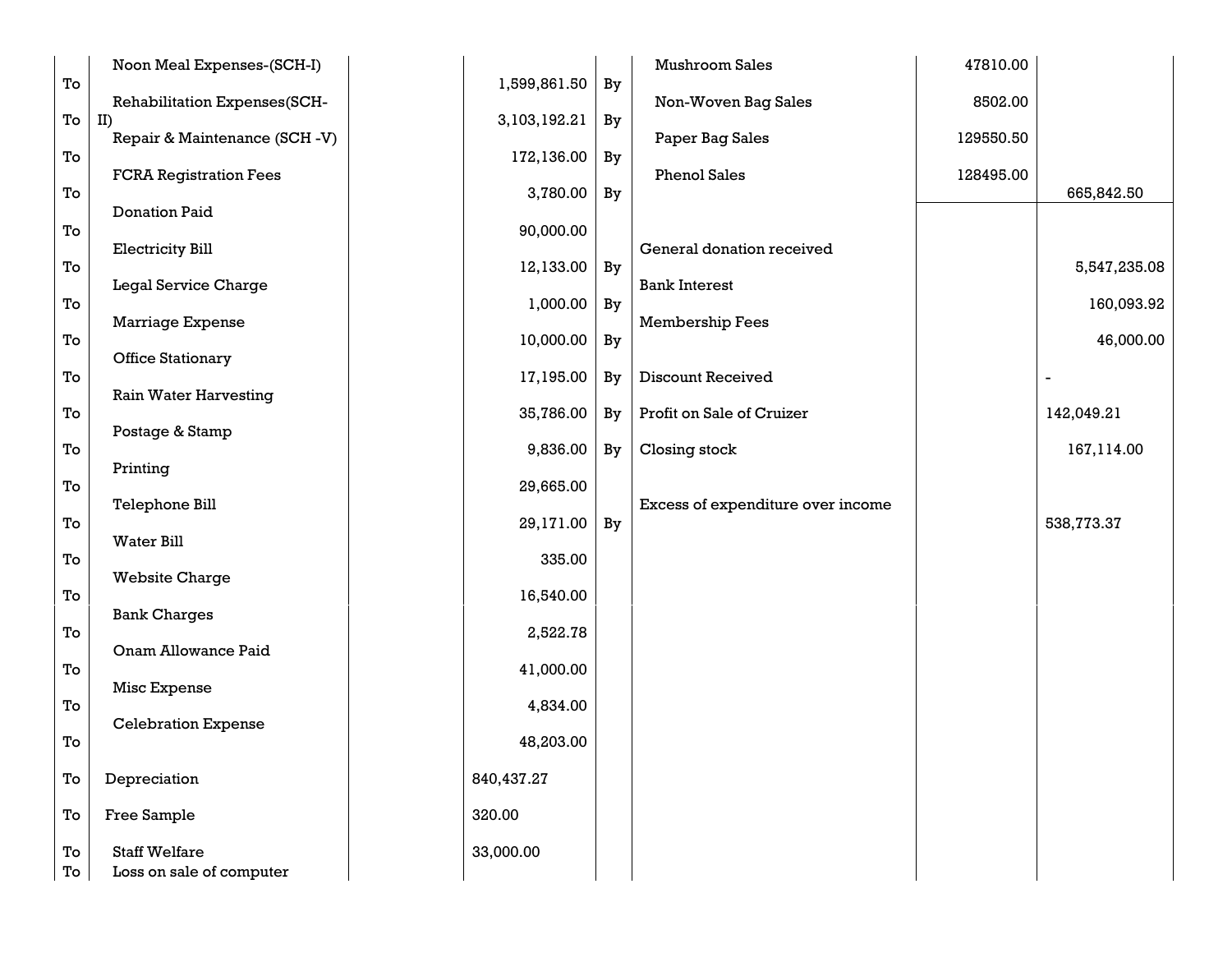|    |                            | 464.04       |  |                          |
|----|----------------------------|--------------|--|--------------------------|
| To | Internet expense           | 1,999.00     |  |                          |
| To | Travelling expense         | 43,226.00    |  |                          |
| To | Sundry debtors written off | 8,115.00     |  |                          |
|    |                            |              |  |                          |
|    |                            | 7,267,108.08 |  | 7,267,108.08             |
|    |                            |              |  | $\overline{\phantom{0}}$ |

# DEVASHRAYAM CHARITABLE SOCIETY VISRAM,KUNNATHURMEDU,PALAKKAD

| BALANCE SHEET AS ON 31-03-2017 |               |               |  |                                     |  |              |
|--------------------------------|---------------|---------------|--|-------------------------------------|--|--------------|
| <b>LIABILITIES</b>             |               |               |  | <b>ASSETS</b>                       |  |              |
| Capital Fund:                  |               |               |  |                                     |  |              |
| <b>Opening Balance</b>         | 11,665,248.70 |               |  | Fixed Assets (Sch. XI)              |  | 7,243,891.97 |
|                                |               |               |  | Deposits(Sch. VI)                   |  | 34,300.00    |
|                                |               |               |  | Fixed Deposit with Banks (Sch. VII) |  | 545,736.00   |
| LESS: Excess of expenditure    | 538,773.37    |               |  | Sundry Debtors (Sch. VIII)          |  | 63,520.00    |
| over income                    |               | 11,126,475.33 |  | Lopans and Advances(Sch. X)         |  | 499,380.00   |
| Sundry creditors(SCH-IX)       |               | 5,600.00      |  | <b>Closing Stock</b>                |  | 167,114.00   |
| <b>Endowment Fund</b>          |               | 125,100.00    |  | TDS                                 |  | 3,025.00     |
|                                |               |               |  | Income tax Refund Receivable        |  | 2,278.00     |
|                                |               |               |  | Bank Accounts (Sch. XII)            |  | 2,582,835.85 |
|                                |               |               |  | Cash in hand                        |  | 85,379.51    |
|                                |               |               |  | Interest recivables                 |  | 29,715.00    |
|                                |               |               |  |                                     |  |              |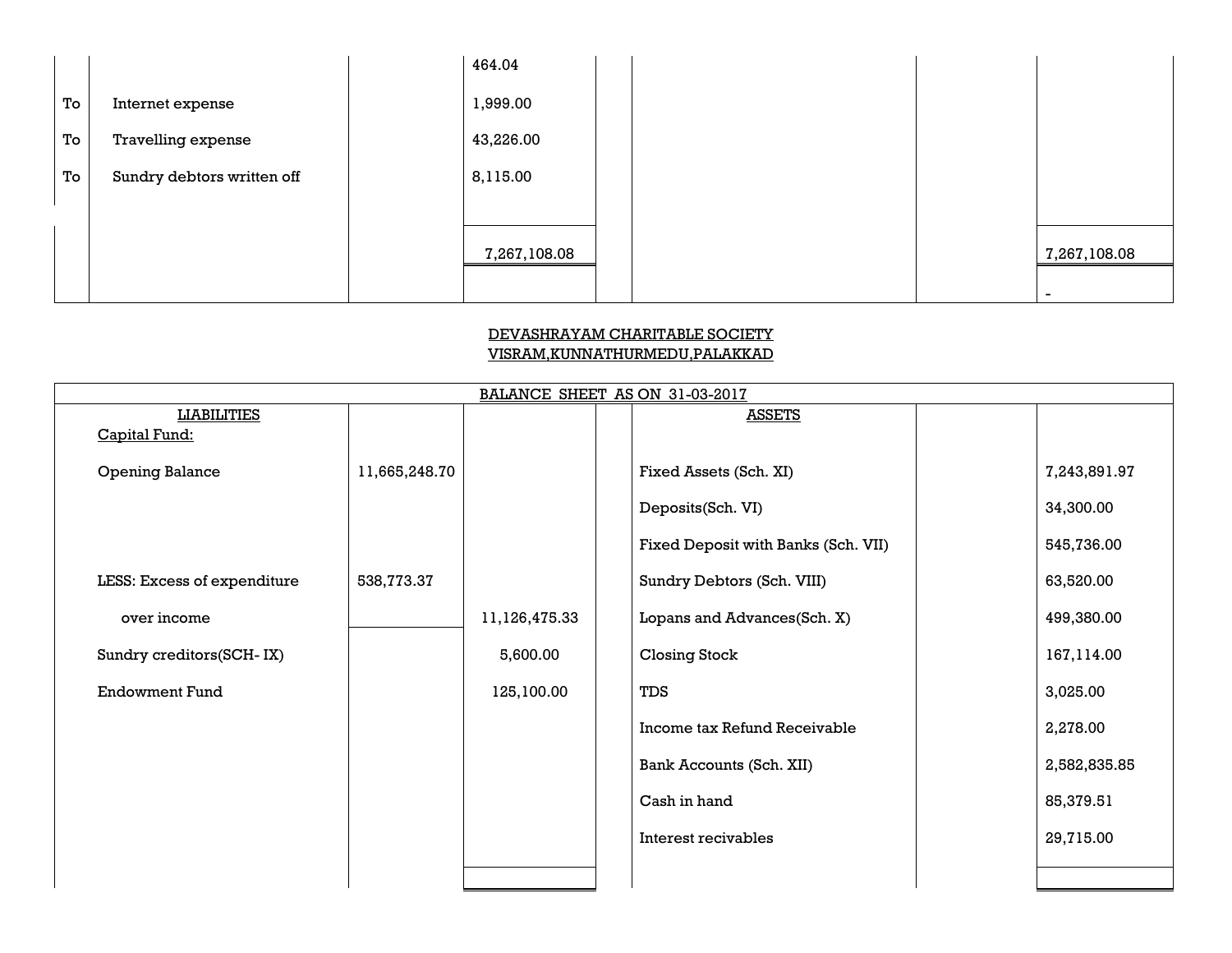|  | .257.175.33<br>. |  | 957 175 99<br>. |
|--|------------------|--|-----------------|
|  |                  |  |                 |

| Place : Palakkad<br>Date: | PRESIDENT | <b>SECRETARY</b>                     | TREASURER |
|---------------------------|-----------|--------------------------------------|-----------|
|                           |           | Vide my report of evendate attached. |           |
|                           |           | For. K.V. VENKITARAMAN & CO.,        |           |
|                           |           | CHARTERED ACCOUNTANTS                |           |
|                           |           | Firm Regn No.013571S                 |           |
| Place : Palakkad          |           | K.V.VENKITARAMAN,                    |           |
| Date:                     |           | Proprietor.                          |           |
|                           |           | M.NO.20718                           |           |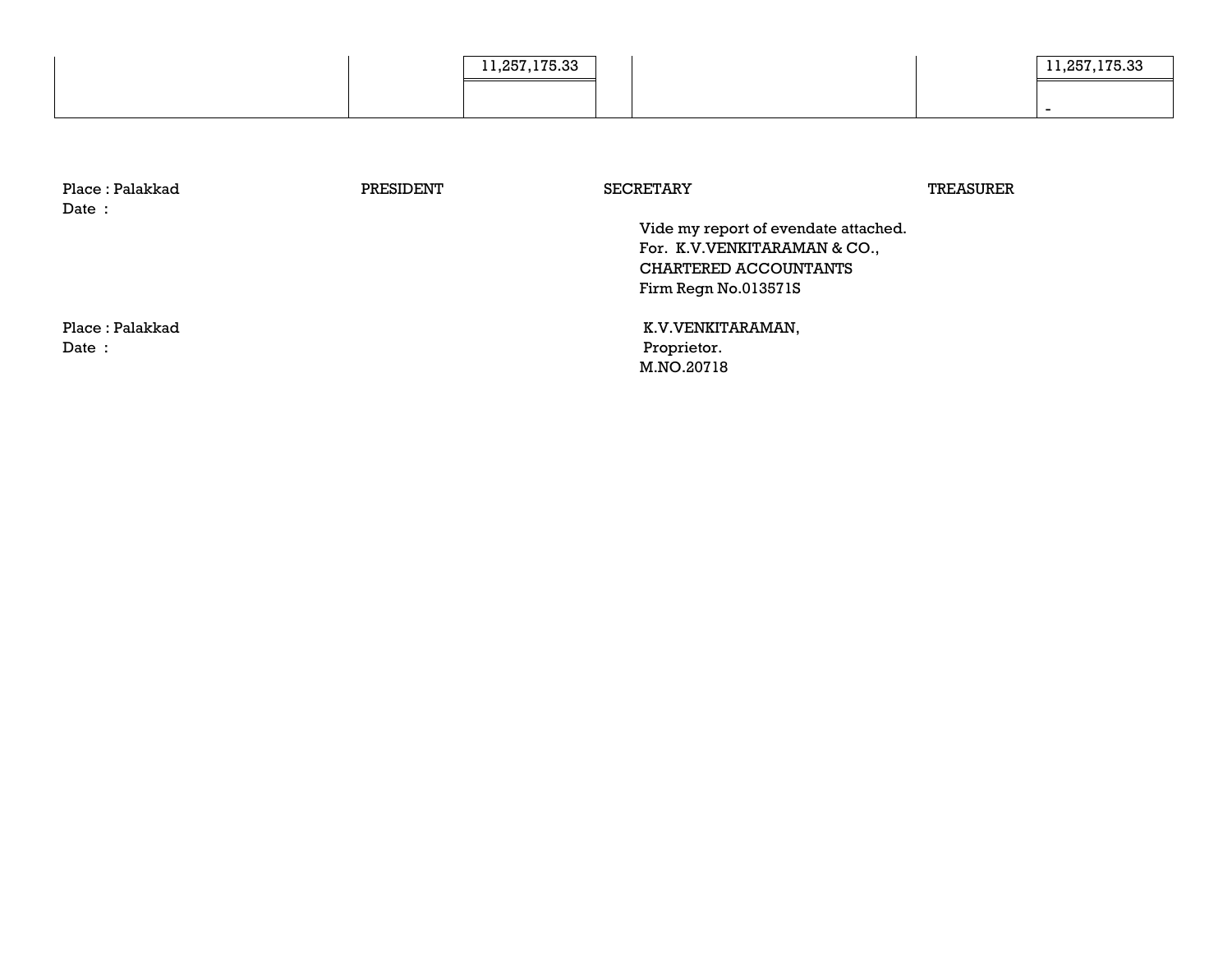#### DEVASHRAYAM CHARITABLE SOCIETY VISRAM,KUNNATHURMEDU,PALAKKAD

#### **ScheduleI -NOON MEAL EXPENSES**

| Cloth expense                          | 4,903.00     |
|----------------------------------------|--------------|
| Coconut expense                        | 108,510.00   |
| Fuel Expence (LPG & Fire Wood)         | 30895.00     |
| Grocery Purchases                      | 184035.00    |
| Kitchen Expenses                       | 29137.00     |
| Rice Purchases                         | 236361.50    |
| Salaries & Allowances of Kitchen Staff | 418700.00    |
| Vegetable Purchases                    | 417312.00    |
| Vehicle Insurance KL9U 8058            | 1490.00      |
| Vehicle Running Expenses KL 9U 8058    | 20420.00     |
| Staff insurance                        | 44785.00     |
| Rice collection allowance paid         | 9800.00      |
| New Cruiser KL9AM 7234 Expenses        | 92595.00     |
| Medical aid Kitchen staff              | 918.00       |
|                                        | 1,599,861.50 |

### **Schedule II -REHABILITATION EXPENSES**

| Cloth expenses to staff rehabilitation centre | 13048.00   |
|-----------------------------------------------|------------|
| Repairs & Maintenance of Bus                  | 208943.71  |
| Diesel for KL 9 Ac 6576 (Bus)                 | 186878.00  |
| Education Allowance (Rehabilitation Project)  | 25500.00   |
| Cloth bag expense                             | 200.00     |
| Salaries & allowances to vocational training  | 91220.00   |
| Salaries & allowances to mushroom unit        | 82870.00   |
| Raw Material - Agar Bathi                     | 14640.00   |
| Raw Material - Liguid soap                    | 216065.00  |
| Raw Material - Non-Woven Bag                  | 4223.00    |
| Raw Material - Paper Bag                      | 44131.00   |
| Raw Materials - Mushroom                      | 68784.00   |
| Raw Materials - Phenyle & L S                 | 83325.00   |
| <b>Rehabilitation Expense</b>                 | 41925.50   |
| Salaries & Allowances of Rehabilitation Staff | 1189382.00 |
| Staff Insurance Rehabilitation centre         | 32958.00   |
| Stipend to Students                           | 10500.00   |
| Tour Expense 2017-2018                        | 113670.00  |
| Vehicle Insurance of Bus                      | 53423.00   |
| Vehicle running expense                       | 153500.00  |
| Medical aid expense                           | 15245.00   |
| Refreshment expense                           | 332241.00  |
| Uniform Students                              | 120,520.00 |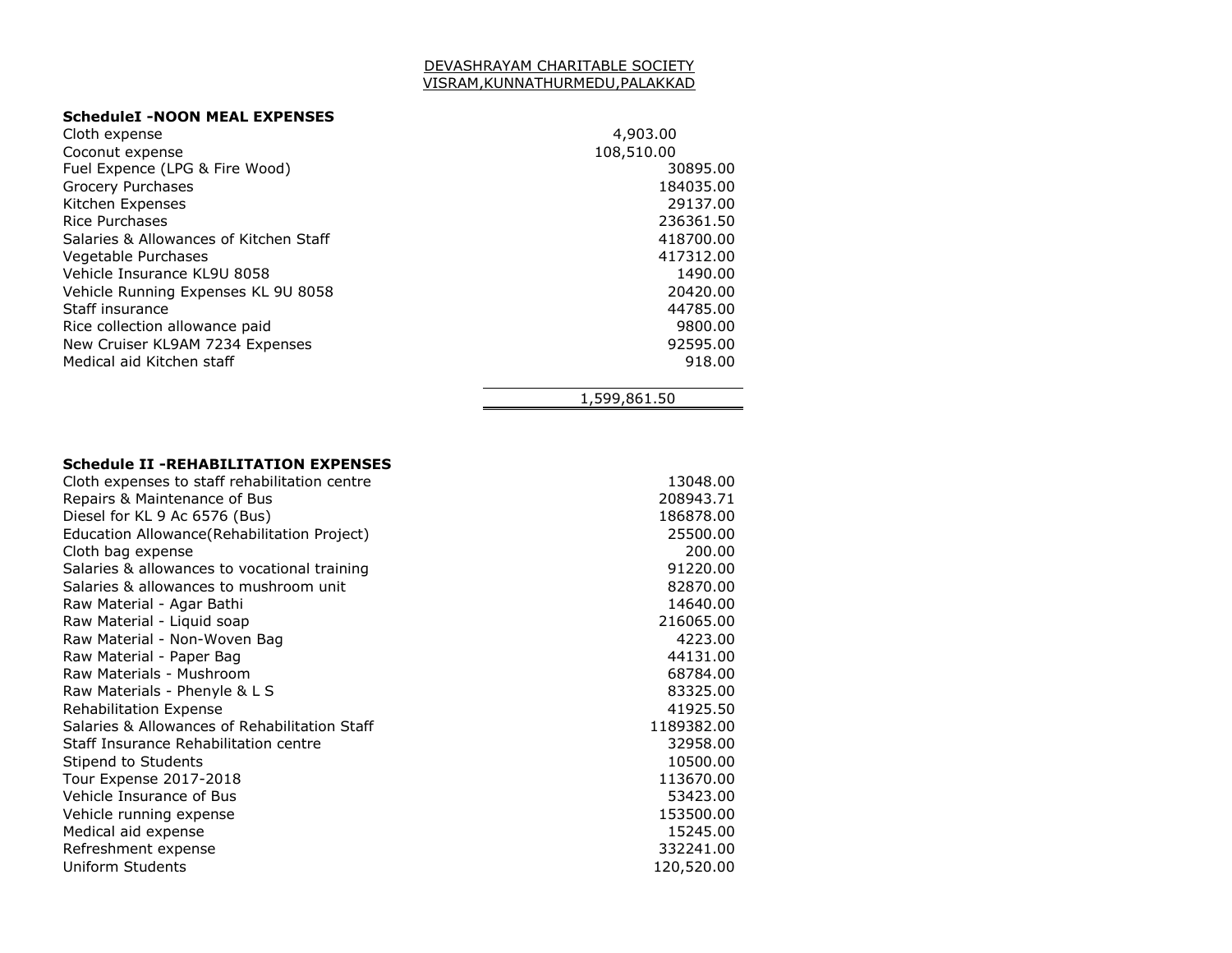#### **Schedule III -AYUR BANDHU EXPENSES**

| Ayur bandhu dialysis        | 314,000.00 |
|-----------------------------|------------|
| Ayur bandhu medical help    | 241,141.50 |
| Ayur bandhu financial heip  | 68,250.00  |
| Peritoneal dailysis Expense | 5,000.00   |
|                             | 628,391.50 |

 $\overline{\phantom{0}}$ 

#### **Arogya Nidhi Medical Aid Project Expense IV**

| Arogyanidhi medical help                  | 269,624.50 |  |
|-------------------------------------------|------------|--|
| Medical Aid - Rehabilitation Centre Staff | 27,957,78  |  |
| <b>TOTAL</b>                              | 297,582,28 |  |

| <b>Repair &amp; Maintenance(Sch-V)</b> |            |
|----------------------------------------|------------|
| Computer service                       | 13,850.00  |
| <b>Electrical Work Expense</b>         | 24,005.00  |
| Gardening Expense                      | 11,570.00  |
| Dish recharge                          | 3,905.00   |
| Painting Work Expense                  | 42,100.00  |
| Repair & Maintenance                   | 59,686.00  |
| Refrigerator service                   | 4,640.00   |
| <b>TVS XL Petrol &amp; maintenance</b> | 12,380.00  |
| <b>TOTAL</b>                           | 172,136.00 |
| <b>Schedule VI -Deposits</b>           |            |
| Gas Deposit                            | 1,800.00   |
| Telephone Deposit                      | 3,000.00   |
| <b>Electricity Deposit</b>             | 29,500.00  |
| <b>TOTAL</b>                           | 34,300.00  |
| <b>Schedule VII- Fixed Deposit</b>     |            |
| Union Bank of India                    | 195,397.00 |
| State Bank of Travancore               | 167,180.00 |
| Endowment Fund                         | 125,100.00 |
| State Bank of India                    | 58,059.00  |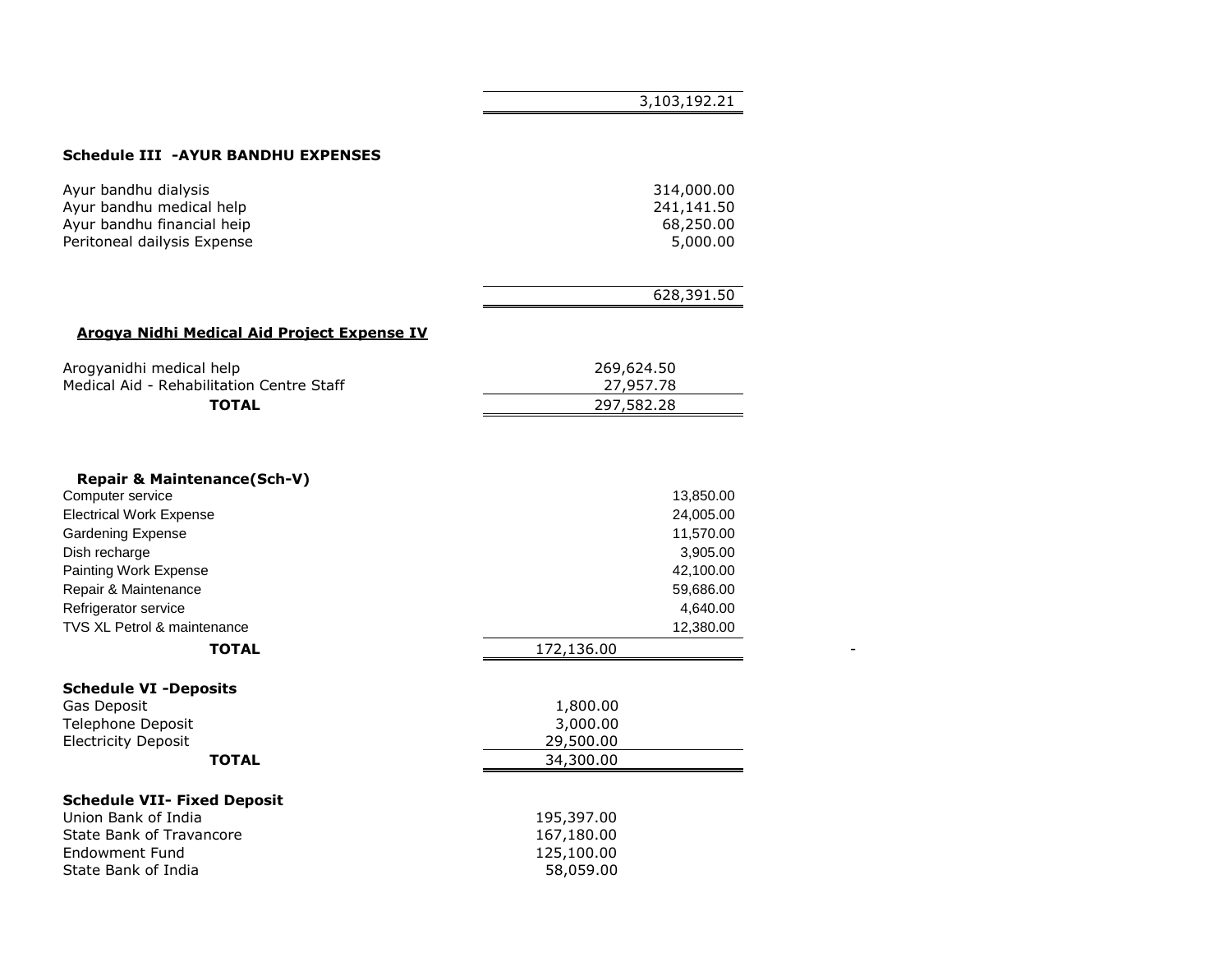| <b>TOTAL</b>                          | 545,736.00   |              |       |
|---------------------------------------|--------------|--------------|-------|
| <b>Schedule VIII- Sundry Debtors</b>  |              |              |       |
| <b>Instrumentation Ltd</b>            | 8,380.00     |              |       |
| Khadi Village industries              | 31,250.00    |              |       |
| LIC Branch1                           | 1,200.00     |              |       |
| W & C Hospital Palakkad               | 4,500.00     |              |       |
| Others                                | 1,350.00     |              |       |
| Ramaswami                             | 1,175.00     |              |       |
| Ente Kada                             | 720.00       |              |       |
| District Homieo Hospital              | 14,945.00    |              |       |
| <b>TOTAL</b>                          | 63,520.00    |              | 98743 |
|                                       |              | $-35,223.00$ |       |
|                                       |              |              |       |
| <b>Schedule IX - Sundry creditors</b> |              |              |       |
|                                       | 5,600.00     |              |       |
|                                       |              |              |       |
|                                       | 5,600.00     |              |       |
|                                       |              |              |       |
| <b>Schedule X- loans and advances</b> |              |              |       |
| Salary Advance                        |              |              |       |
| Beena                                 | 500.00       |              |       |
| Praseetha                             | 20,000.00    |              |       |
| Muraleedharan                         | 12,150.00    |              |       |
| Rekha                                 | 13,000.00    |              |       |
| Sumathi                               | 17,500.00    |              |       |
| Sunitha                               | 13,000.00    |              |       |
| Venogopal                             | 12,230.00    |              |       |
| Vijitha                               | 20,000.00    |              |       |
| Finovation advance                    | 391,000.00   |              |       |
| <b>TOTAL</b>                          | 499,380.00   |              |       |
| <b>Schedule XI- Bank Account</b>      |              |              |       |
| State Bank of India 6465              | 256,848.73   |              |       |
| Union Bank of India 91426             | 87,539.89    |              |       |
| Union Bank of India 97002             | 2,238,447.23 |              |       |
| <b>TOTAL</b>                          | 2,582,835.85 |              |       |
|                                       |              |              |       |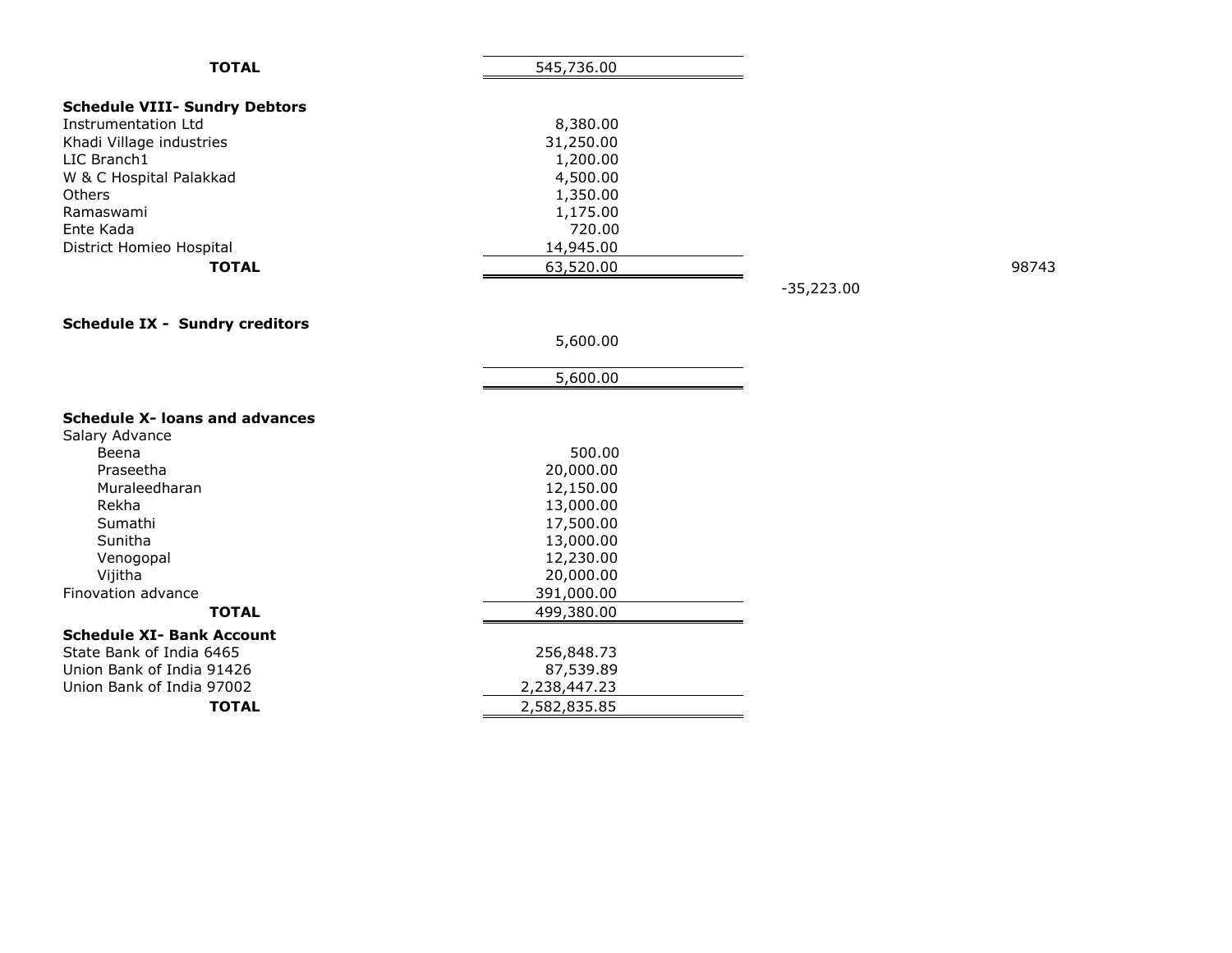# M/S.DEVASHRAYAM CHARITABLE SOCIETY

# FIXED ASSETS (SCH.-XI)

| PARTICULARS                         | <b>RATE</b> | <b>OPENING</b> | <b>ADDITION</b>              |                             |                          | <b>TOTAL</b> |            | WDV AS ON      |            |
|-------------------------------------|-------------|----------------|------------------------------|-----------------------------|--------------------------|--------------|------------|----------------|------------|
|                                     |             | <b>BALANCE</b> | <b>BEFORE</b><br><b>SEPT</b> | <b>AFTER</b><br><b>SEPT</b> | <b>DELETION</b>          |              | DEPRN.     | $31 - 03 - 17$ |            |
|                                     |             |                |                              |                             |                          |              |            |                |            |
| <b>LAND</b>                         |             | 810,396.00     |                              |                             | $\overline{a}$           | 810,396.00   |            | 810,396.00     |            |
| <b>COMPUTER</b>                     | 60%         | 764.04         | 4,500.00                     | 24,800.00                   | 764.04                   | 29,300.00    | 10,170.77  | 19,129.23      | 10,170.77  |
| <b>BAJAJ</b>                        | 15%         | 82,950.79      | 836,389.00                   |                             | 82,950.79                | 836,389.00   | 127,571.89 | 708,817.11     | 127,571.89 |
| <b>TVS 50</b>                       | 15%         | 5,401.28       |                              |                             | $\qquad \qquad -$        | 5,401.28     | 810.19     | 4,591.09       | 810.19     |
| Ashok Leyland Bus                   | 15%         | 563,200.80     |                              |                             | $\overline{\phantom{a}}$ | 563,200.80   | 84,480.12  | 478,720.68     | 84,480.12  |
| <b>FURNITURE &amp; FITTINGS</b>     | 10%         | 119,671.81     |                              |                             | $\overline{\phantom{a}}$ | 119,671.81   | 11,967.18  | 107,704.63     | 11,967.18  |
| LCD PROJECTOR                       | 15%         | 23,008.75      |                              |                             |                          | 23,008.75    | 3,451.31   | 19,557.44      | 3,451.31   |
| <b>OPEN WELL</b>                    | 10%         | 140,833.15     |                              |                             |                          | 140,833.15   | 14,083.32  | 126,749.83     | 14,083.32  |
| <b>TOOLS</b>                        | 15%         | 5,883.44       |                              |                             |                          | 5,883.44     | 882.52     | 5,000.92       | 882.52     |
| <b>INVERTOR</b>                     | 10%         | 29,589.91      |                              |                             |                          | 29,589.91    | 2,958.99   | 26,630.92      | 2,958.99   |
| PLANT & MACHINERY                   | 15%         | 154,910.64     |                              |                             |                          | 154,910.64   | 23,236.60  | 131,674.04     | 23,236.60  |
| PLASTIC CONTAINERS<br>PHYSIOTHERAPY | 15%         | 2,172.72       |                              |                             |                          | 2,172.72     | 325.91     | 1,846.81       | 325.91     |
| <b>EQUIPMENTS</b>                   | 15%         | 19,924.00      |                              |                             |                          | 19,924.00    | 2,988.60   | 16,935.40      | 2,988.60   |
| REFRIGERATOR                        | 15%         | 5,045.86       |                              |                             |                          | 5,045.86     | 756.88     | 4,288.98       | 756.88     |
| ALUMINIUM UTENSILS                  | 15%         | 14,990.69      | 1,209.00                     |                             |                          | 16,199.69    | 2,429.95   | 13,769.74      | 2,429.95   |
| STEAM COOKING UNIT                  | 15%         | 432,658.75     |                              | 162,275.00                  |                          | 594,933.75   | 77,069.44  | 517,864.31     | 77,069.44  |
| <b>GRINDER</b>                      | 5%          | 4,364.27       |                              |                             |                          | 4,364.27     | 218.21     | 4,146.06       | 218.21     |
| <b>SAW MACHINE</b>                  | 15%         | 4,953.50       |                              |                             |                          | 4,953.50     | 743.03     | 4,210.48       | 743.03     |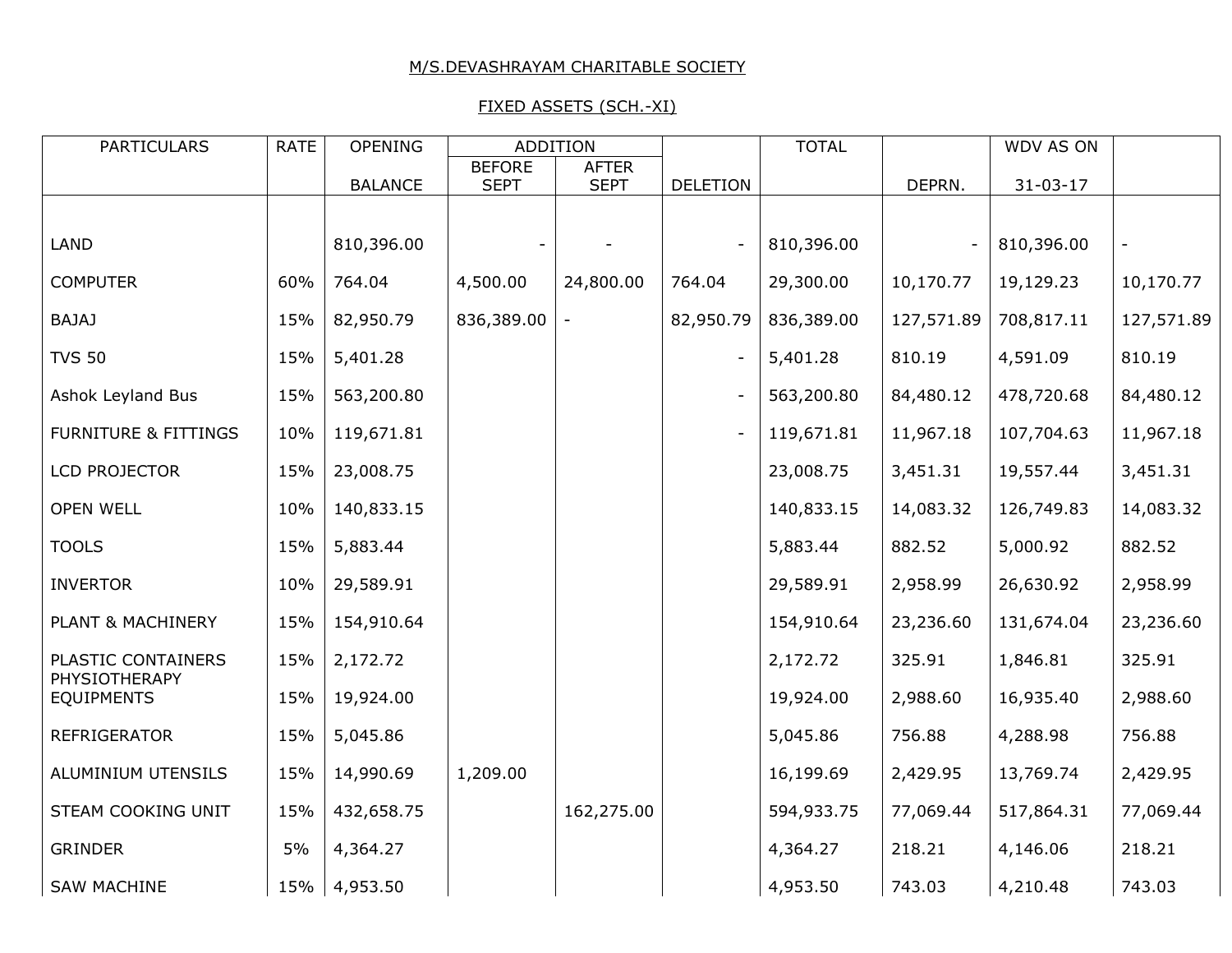| <b>STABILIZER</b>                           | 15% | 1,105.50     |            |                        | 1,105.50     | 165.83     | 939.67       | 165.83     |
|---------------------------------------------|-----|--------------|------------|------------------------|--------------|------------|--------------|------------|
| <b>SEWING MACHINE</b>                       | 5%  | 3,067.87     |            |                        | 3,067.87     | 153.39     | 2,914.48     | 153.39     |
| <b>CAMERA</b>                               | 15% | 3,111.57     |            |                        | 3,111.57     | 466.74     | 2,644.83     | 466.74     |
| <b>BUILDING</b>                             | 10% | 4,033,947.13 |            |                        | 4,033,947.13 | 403,394.71 | 3,630,552.42 | 403,394.71 |
| <b>WATER PURIFIER</b>                       | 15% | 10,586.84    |            |                        | 10,586.84    | 1,588.03   | 8,998.81     | 1,588.03   |
| <b>BIO GAS PLANT</b>                        | 15% | 47,278.76    |            |                        | 47,278.76    | 7,091.81   | 40,186.95    | 7,091.81   |
| CC TV                                       | 15% | 92,130.00    |            |                        | 92,130.00    | 13,819.50  | 78,310.50    | 13,819.50  |
| PRESSURE COOKER<br><b>VEGITABLE CUTTING</b> | 15% | 1,303.00     |            |                        | 1,303.00     | 195.45     | 1,107.55     | 195.45     |
| <b>MACHINE</b>                              | 15% | 24,784.00    |            |                        | 24,784.00    | 3,717.60   | 21,066.40    | 3,717.60   |
| <b>GENERATOR</b>                            | 15% | 60,478.00    |            |                        | 60,478.00    | 9,071.70   | 51,406.30    | 9,071.70   |
| Mushroom Shed                               | 10% | 97,522.00    | 11,656.00  | 13,150.00              | 122,328.00   | 11,575.30  | 110,752.70   | 11,575.30  |
| Aircooler<br>Building under                 | 15% |              | 13,050.00  |                        | 13,050.00    | 1,957.50   | 11,092.50    | 1,957.50   |
| construction                                | 10% |              | 63,532.00  |                        | 63,532.00    |            | 63,532.00    |            |
| Upstair roof work                           | 10% |              | 220,448.00 | 21,000.00              | 241,448.00   | 23,094.80  | 218,353.20   | 23,094.80  |
|                                             |     | 6,796,035.07 | 842,098.00 | 200,225.00   83,714.83 | 7,643,971.24 | 840,437.27 | 7,243,891.97 | 840,437.26 |
|                                             |     |              |            |                        |              |            |              |            |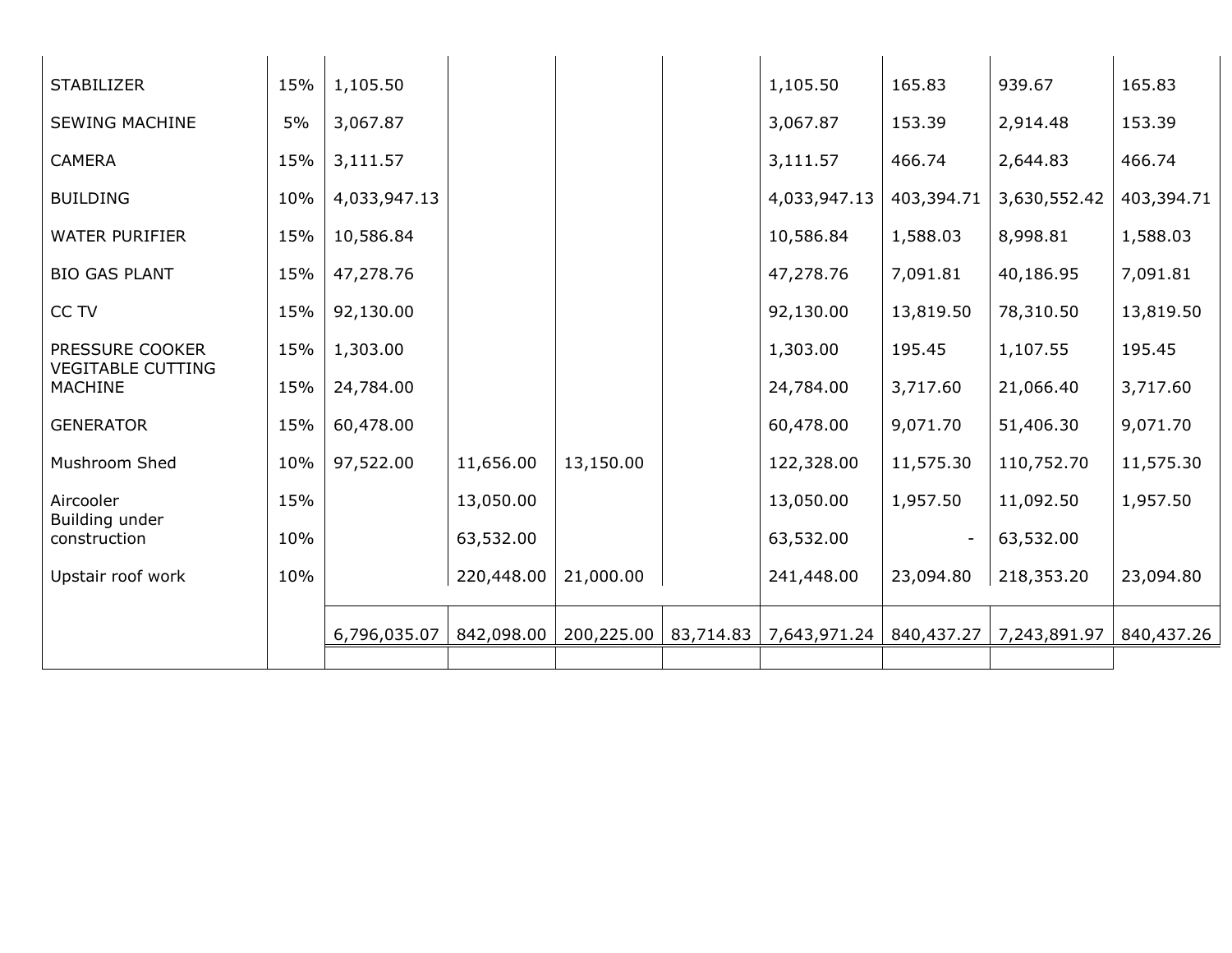# DEVASHRAYAM CHARITABLE SOCIETY

# VISRAM,KUNNATHURMEDU,PALAKKAD

# RECEIPTS & PAYMENT ACCOUNT FOR THE YEAR ENDED 31-03-2018 FOREIGN CONTRIBUTION

|    | <b>RECEIPTS</b>                                                                                                        | Ps.<br>Rs.                                   |    | <b>INCOME</b>                       | Rs.<br>Ps. |
|----|------------------------------------------------------------------------------------------------------------------------|----------------------------------------------|----|-------------------------------------|------------|
|    |                                                                                                                        |                                              | By | Bank charges                        | 164.00     |
| To | Opening balance:                                                                                                       |                                              |    |                                     |            |
|    | <b>UBI Bank</b>                                                                                                        | 39,268.89                                    | By | Closing Balance:<br><b>UBI Bank</b> | 87,539.89  |
| To | Donation received:<br>rehabilitation students<br>sponsership<br>Noon meal project<br>Genaral donation<br>Bank interest | 20,429.00<br>25,000.00<br>500.00<br>2,506.00 |    |                                     |            |
|    |                                                                                                                        | 87,703.89                                    |    |                                     | 87,703.89  |
|    |                                                                                                                        |                                              |    |                                     |            |

# INCOME AND EXPENDITURE ACCOUNT FOR THE YEAR ENDED 31-03-2018 FOREIGN CONTRIBUTION

| EXPENDITURE         | Rs.<br>Ps. | <b>INCOME</b>            | Ps.<br>Rs. |
|---------------------|------------|--------------------------|------------|
|                     |            |                          |            |
|                     |            |                          |            |
|                     |            | By<br>Donation received: |            |
| <b>Bank Charges</b> | 164.00     | rehabilitation           | 20,429.00  |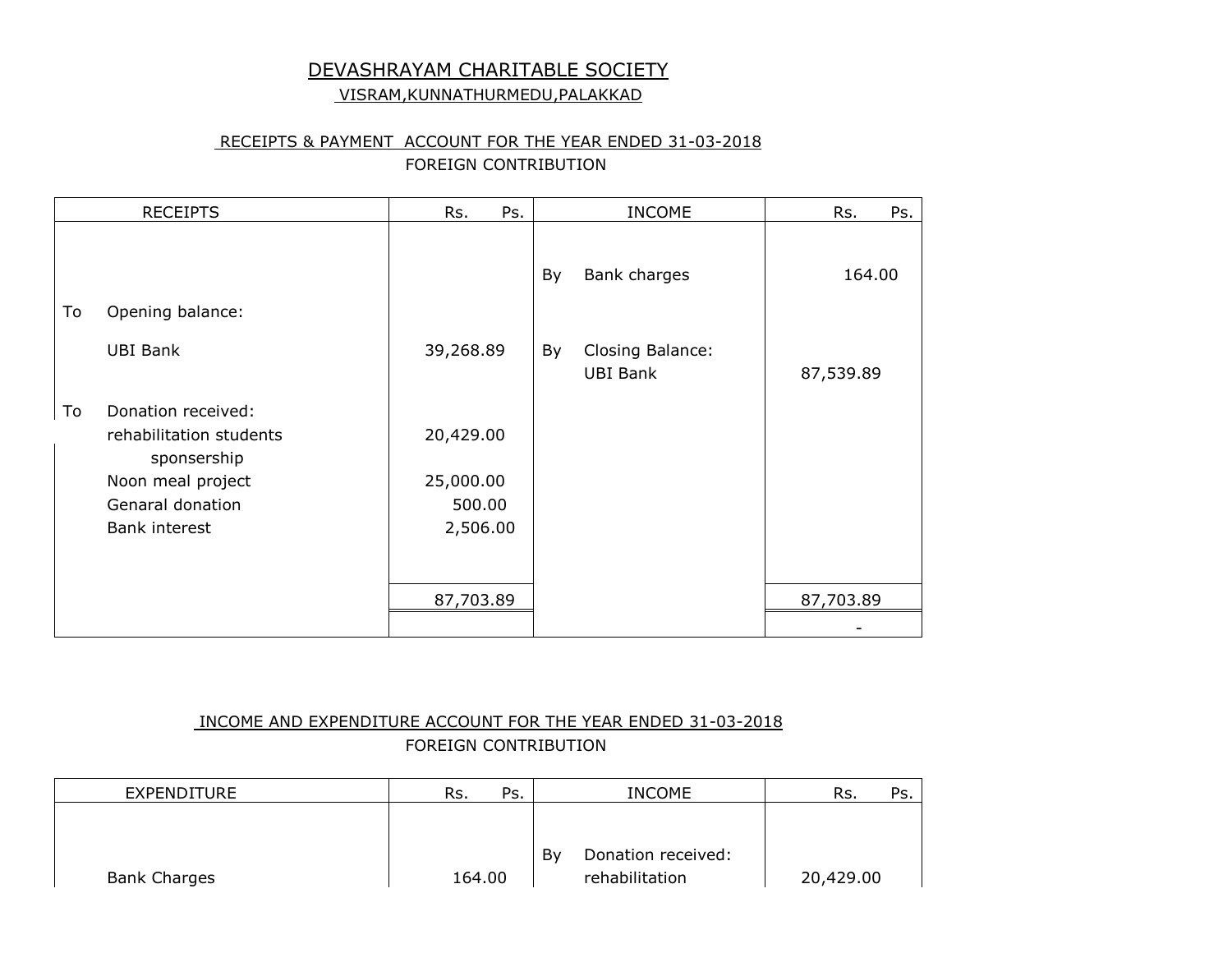| To |                                      |                                       |    | students                                             |                     |
|----|--------------------------------------|---------------------------------------|----|------------------------------------------------------|---------------------|
|    |                                      |                                       |    | sponsership<br>Noon meal project<br>Genaral donation | 25,000.00<br>500.00 |
| To | Excess of income over<br>expenditure | 48,271.00<br>$\overline{\phantom{a}}$ | By | Bank interest                                        | 2,506.00            |
|    |                                      | 48,435.00                             |    |                                                      | 48,435.00           |
|    |                                      |                                       |    |                                                      |                     |

# DEVASHRAYAM CHARITABLE SOCIETY

VISRAM,KUNNATHURMEDU,PALAKKAD BALANCE SHEET AS ON 31-03-2018 FOREIGN CONTRIBUTION

| <b>LIABILITIES</b>                                           |                        | Rs.<br>Ps. | <b>ASSETS</b>     | Rs.<br>Ps. |
|--------------------------------------------------------------|------------------------|------------|-------------------|------------|
| Capital Fund<br>Add: Excess of<br>income over<br>expenditure | 39,268.89<br>48,271.00 | 87,539.89  | UBI A/c No: 91426 | 87,539.89  |
|                                                              |                        | 87,539.89  |                   | 87,539.89  |
|                                                              |                        |            |                   |            |